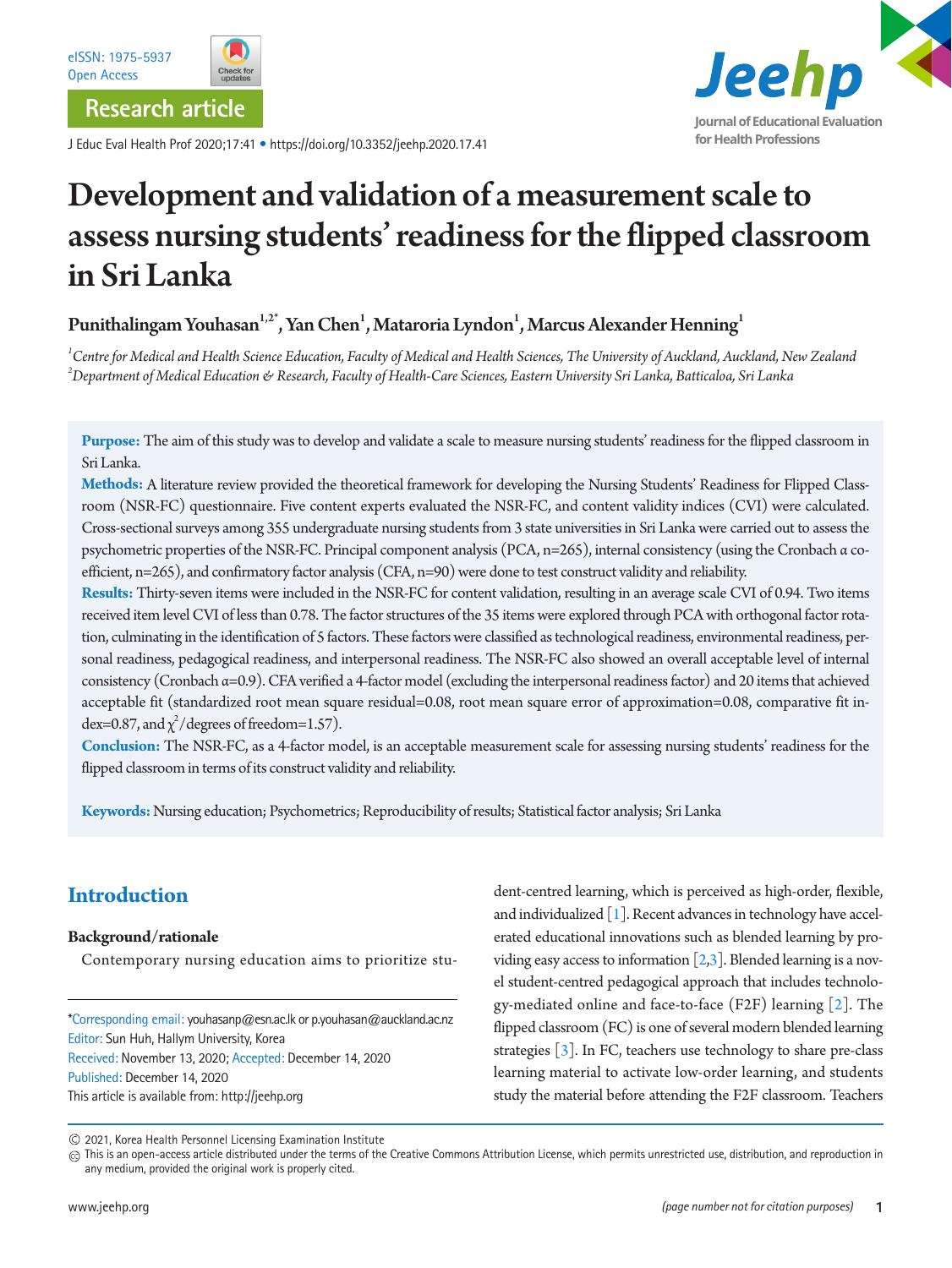

design the F2F classroom as an interactive educational environment by using student-centred teaching strategies that allow the students to apply or evaluate the learnt concepts  $[1,2]$ .

The FC has entered into use in undergraduate nursing education and has been in the spotlight in discussions of the implementation of nursing curricula  $[2,3]$ . With an increasing emphasis on the FC, the available empirical evidence on the usage and efficacy of the FC in nursing education mainly refers to its effects on students' academic achievements and does not take into account other aspects of educational effectiveness  $[1,2]$ . Thorndike  $[4]$  in 1932 outlined a law of learning according to which students' readiness to learn is an indispensable factor for measuring the degree of success of academic achievement. Readiness for the FC can be conceived of as a concept describing the ability of an individual to benefit from blended learning  $[5]$ . Moreover, readiness refers to a level of mental and physical preparedness among learners when taking part in the FC  $[6]$ . Assessing students' readiness is a preliminary step for implementing the FC  $\lceil 3 \rceil$ . However, there is limited research investigating students' readiness for the FC educational process in the context of nursing education. Therefore, it would be valuable for educational and research purposes to develop a measurement instrument to investigate students' readiness for the FC.

#### **Objectives**

The aim of this study was to develop and validate a tool to measure nursing students' readiness for the FC, namely the Nursing Students' Readiness for Flipped Classroom (NSR-FC). Content validity, construct validity, and reliability tests were done to validate the measurement scale.

## **Methods**

#### **Ethics statement**

The study was approved by the University of Auckland Human Participants Ethics Committee (reference no., 024079). Participants were provided with an information sheet before the anonymized questionnaire was administered. Participants were clearly informed that the voluntary return of the questionnaire to the collection box indicated their consent to participate in the anonymized survey.

#### **Study design**

This was a psychometric study to validate the measurement scale based on experts' opinion and survey results for the scale.

#### **Participants**

Five experts participated in validity testing of the scale, and 265 undergraduate nursing students (in the 1st and 2nd academic years) from 3 state universities (Colombo University  $[n = 141]$ , University of Peradeniya [n = 73], and Eastern University, Sri Lanka  $[n = 51]$ ) in Sri Lanka participated in exploratory factor analysis (EFA). Responses from 90 different undergraduate nursing students (3rd and 4th academic years) (University of Peradeniya  $[n=42]$  and Eastern University, Sri Lanka  $[n=48]$ ) were employed for confirmatory factor analysis (CFA).

#### **Setting**

This cross-sectional study was conducted in 2 steps. The first step involved the development of the NSR-FC. The second step was to investigate the psychometric properties of the NSR-FC.

## **Step 1: Developing a scale for measuring nursing students' readiness for the flipped classroom**

The NSR-FC was drafted after reviewing the literature pertaining to learner readiness. The following existing inventories were used to generate items for the NSR-FC: E-Learning Readiness  $[7]$ ; Online Learning Readiness Scale  $[6]$ , and the ICT literacy scale  $[8]$ . However, none of the existing inventories had been developed specifically for nursing education. Therefore, 18 items (Q1–3, Q5–6, Q15–17, Q21–24, Q26, Q28–29, and Q33–35) were generated specifically to assess FC readiness by our research team based on our experience in teaching and learning in clinical and nursing education. Furthermore, 19 items were modified from the existing inventories and included in the NSR-FC. As a result, 37 preliminary items were included in the NSR-FC. A 5-point Likert scale was used, with responses ranging from 1 (strongly disagree) to 5 (strongly agree) as scale response anchors [\(Supplement 1\)](#page-5-3).

### **Step 2: Exploring the psychometric properties of the NSR-FC**

#### *Content validation of the NSR-FC*

Content validation was done to assess the level of representativeness, relevance, understandability, and completeness of the NSR-FC. Five Sri Lankan content experts including 3 senior academics in health profession education and 2 academics in nursing participated and individually evaluated the degree of item significance for nursing students' readiness to engage in the FC. The content validity indices (CVI) at the average scale-level (S-CVI/ average) and item-level (I-CVI) were calculated using descriptive statistics. The I-CVI for each item on the NSR-FC was computed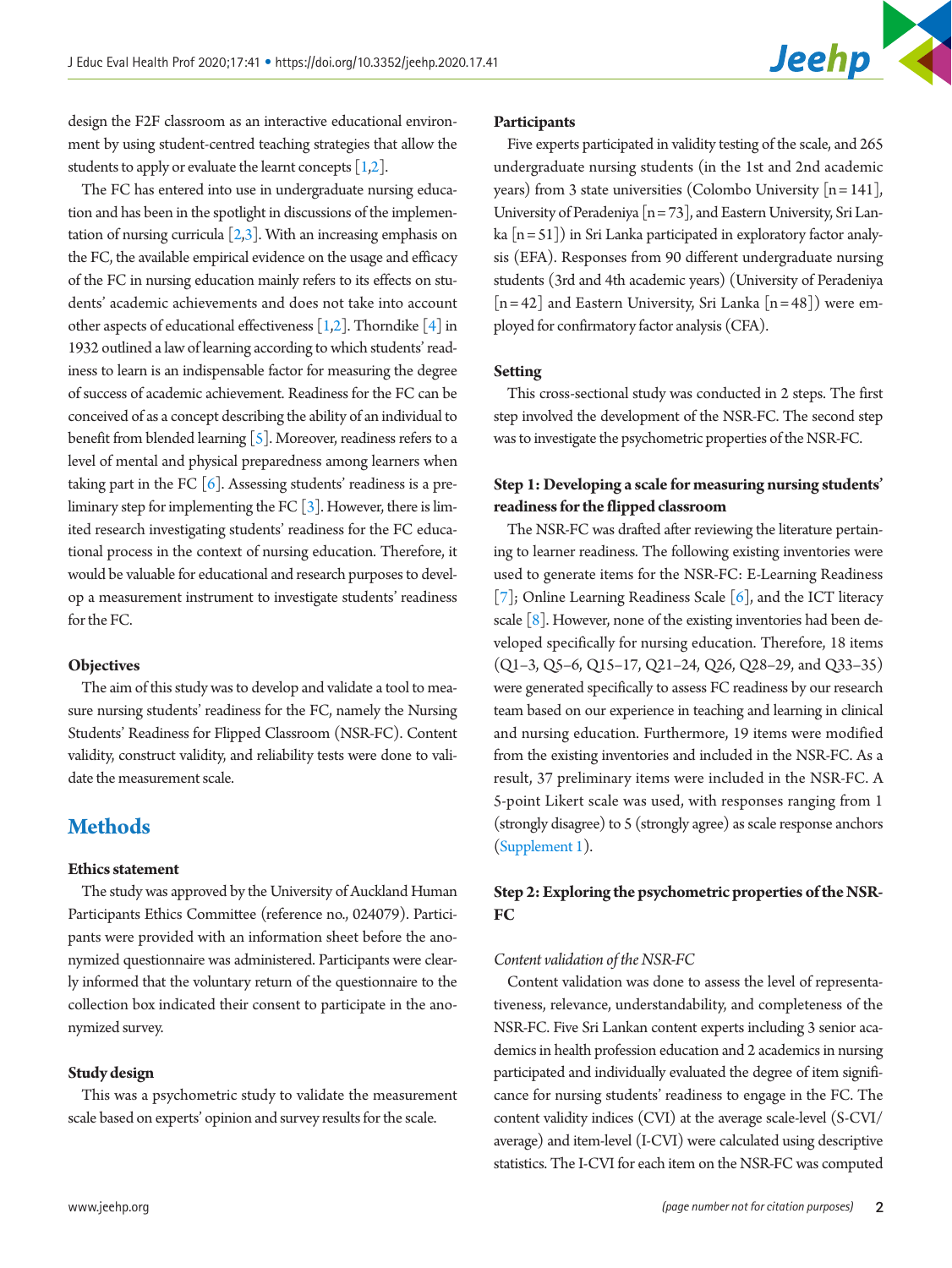

as the number of experts giving a rating of 1 (not relevant) to 4 (highly relevant) divided by the total number of experts who responded to the item. An I-CVI score of 0.78 or higher was considered to be adequate [\[9\]](#page-6-4). The S-CVI/average was calculated as the sum of the I-CVIs divided by the total number of items. An S-CVI/average score of 0.90 or above was considered as accept-able [\[9](#page-6-4)].

#### *Construct validation of the NSR-FC*

EFA and CFA were conducted for the investigation of construct validity of the NSR-FC. In total, 265 undergraduate nursing students participated in EFA. The Kaiser–Meyer–Olkin (KMO) test and the Bartlett test of sphericity were used to test the adequacy of the study's sample and the suitability of orthogonal factor rotation [\[10\]](#page-6-5). Principal component analysis (PCA) was used with varimax rotation to identify the factors of the NSR-FC items that related to the corresponding variables. A parallel analysis was performed to confirm the extracted factors by comparing eigenvalues obtained from the raw data sets and randomly generated parallel dataset  $[11]$  $[11]$ . The factors that received eigenvalues higher than those from the corresponding datasets were included for further analysis  $[11]$  $[11]$ . The cut-off extraction value of factor loading was determined as 0.4 or above [\[12\]](#page-6-7).

The degree of model fit was assessed through CFA, which utilized responses from 90 different undergraduate nursing students [\(Dataset 2](#page-5-4)). Four goodness-of-fit indices were calculated to estimate the global fit of the NSR-FC: the comparative fit index (CFI, with a threshold of  $> 0.90$ ); the root mean square error of approximation (RMSEA; a value of < 0.05 was considered to indicate close fit, and a value between 0.05–0.08 to indicate reasonable fit); standardized root mean square residual (SRMR, with a threshold  $\leq$  0.08); and the chi-square statistic and its ratio to degrees of freedom  $(\chi^2/\text{degrees of freedom [df]},$  with a threshold of  $(5)$  [6[,13\]](#page-6-8).

#### *Internal consistency of the NSR-FC*

Internal consistency is commonly used to indicate the degree of reliability of a self-reporting questionnaire. The internal consistency of the NSR-FC was measured by computing the Cronbach α coefficient. A Cronbach α of 0.70 or higher was considered to indicate acceptable internal consistency, meaning that the observed score variance is reliable when compared with the true score variance [\[14](#page-6-9)].

#### **Study size**

In accordance with the recommendation made by Lynn  $[15]$ , 5 content experts were recruited for content validation. In total, 365

students participated in the study. Cattell  $\lceil 16 \rceil$  in 1978 recommended 3 to 6 samples per variable when conducting EFA. Therefore, we randomly selected students in their 1st and 2nd academic years ( $\lceil 35*6 \rceil < \lceil n = 265 \rceil$ ) for EFA and the reliability test. The remaining sample  $(n = 90)$  was used for CFA, which was sufficient to produce good agreement between the sample and population solutions (K value =  $0.92$ ) [\[17\]](#page-6-12).

#### **Statistical methods**

Descriptive statistics were employed to calculate CVI measures using Microsoft Excel (Microsoft Corp., Redmond, WA, USA). PCA was applied using IBM SPSS ver. 26.0 (IBM Corp., Armonk, NY, USA) to explore the factor structure. Cronbach α coefficients were computed using IBM SPSS ver. 26.0 (IBM Corp.). The CFA goodness-of-fit indices were calculated using AMOS ver. 26.0 (IBM Corp.) [8,10].

## **Results**

#### **Content validation**

At the item level,  $91.9\%$  of the NSR-FC's items  $(n = 34)$  had an I-CVI greater than or equal to 0.90. Two items of the NSR-FC (E1 & E2) received an I-CVI less than 0.78, namely "I can discipline myself to follow flipped learning" (I-CVI = 0.75) and "I am committed to using flipped learning" (I-CVI = 0.45). In addition, reviewers reported that E1 and E2 duplicated existing items, so these 2 items were excluded from the questionnaire. The S-CVI/ average of the questionnaire achieved an acceptable level of 0.94 [\(Supplement 1\)](#page-5-3).

#### **Exploratory factor analysis of the NSR-FC**

The NSR-FC was explored using PCA to determine the optimal model that best represented the data. The KMO value of the NSR-FC was 0.873, suggesting that the samples were adequate for PCA. The Bartlett test of sphericity further affirmed the suitability of the data for PCA with orthogonal factor rotation  $(\chi^2=4,717.18,$ P < 0.001). The PCA revealed that NSR-FC could be reduced to 5 factors, namely technological readiness, environmental readiness, personal readiness, pedagogical readiness, and interpersonal readiness. Parallel analysis confirmed the 5 factors in the NSR-FC. The percentage of variance explained by the rotated factor matrices ranged from 4.29% to 25.42% per factor, with the 5 factors explaining 55.25% of the overall variance. Factor loading after the rotation of each item is shown i[n](#page-3-0) [\(Table 1](#page-3-0), [Dataset 1\)](#page-5-4).

Accordingly, technological readiness (factor 1) included 12 items (Q6–16 and Q18). The factor had a cumulative eigenvalue of 8.89 and accounted for 25.42% of the total variance. Environ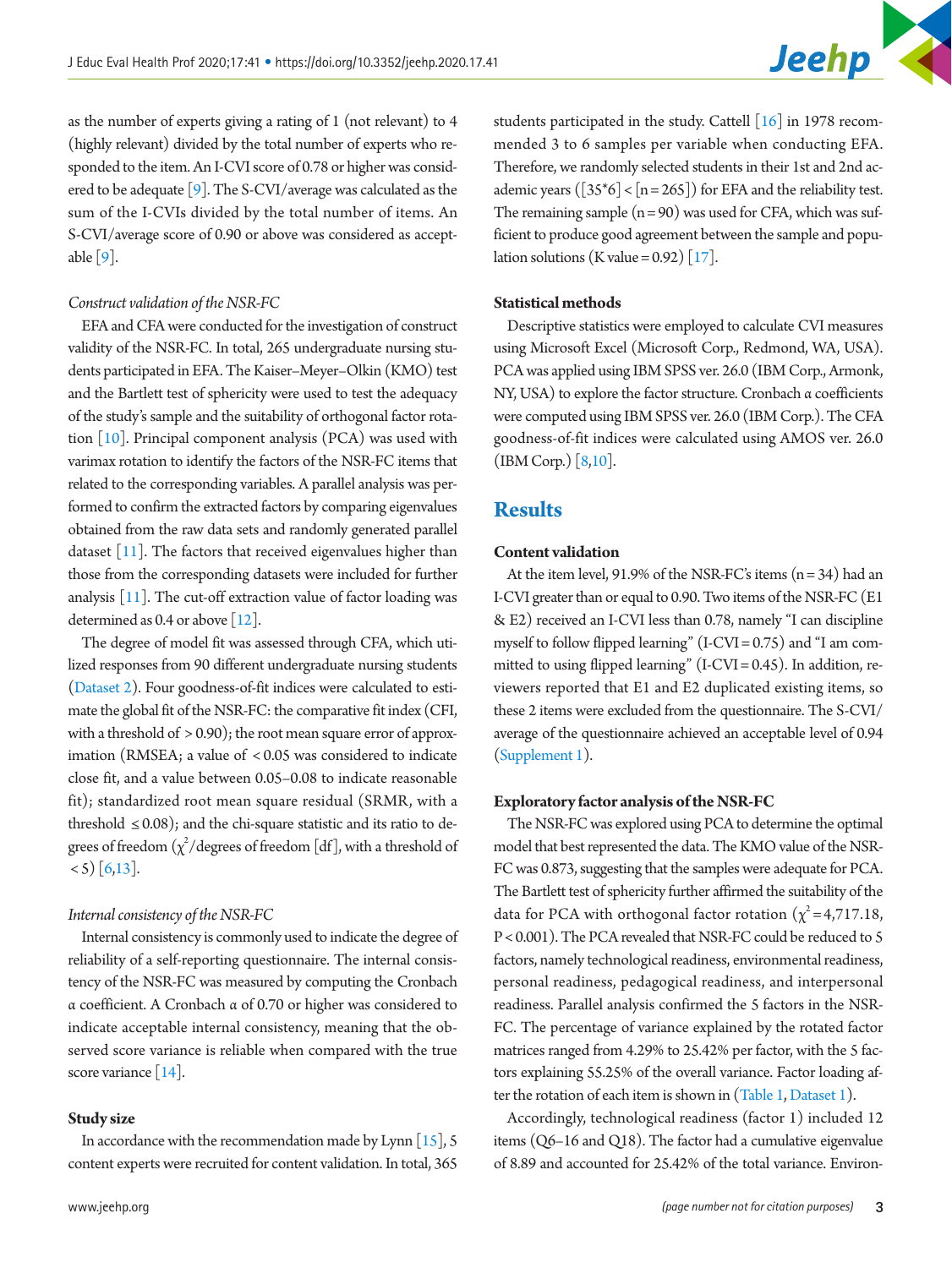<span id="page-3-0"></span>**Table 1.** Results of principal component analysis with varimax rotation

| Item                                  | Factors     |       |       |       |                          |
|---------------------------------------|-------------|-------|-------|-------|--------------------------|
|                                       | $\mathbf 1$ | 2     | 3     | 4     | 5                        |
| $Q12^{a}$                             | 0.706       |       |       |       |                          |
| Q8 <sup>a)</sup>                      | 0.696       |       |       |       |                          |
| $Q11^{a}$                             | 0.695       |       |       |       |                          |
| $Q14^{a}$                             | 0.676       |       |       |       |                          |
| Q10                                   | 0.674       |       |       |       |                          |
| Q13                                   | 0.664       |       |       |       |                          |
| Q9a)                                  | 0.656       |       |       |       |                          |
| Q7                                    | 0.631       |       |       |       |                          |
| $Q6a}$                                | 0.550       |       |       |       |                          |
| $Q15^{a}$                             | 0.511       |       |       |       |                          |
| Q18                                   | 0.476       |       |       |       |                          |
| Q16                                   | 0.476       | 0.474 |       |       |                          |
| $Q24^{a}$                             |             | 0.901 |       |       |                          |
| $Q20^{a}$                             |             | 0.896 |       |       |                          |
| $025a}$                               |             | 0.885 |       |       |                          |
| $Q21^{a}$                             |             | 0.861 |       |       |                          |
| $Q23a}$                               |             | 0.792 |       |       |                          |
| $Q1^{a}$                              |             |       | 0.790 |       |                          |
| $Q2^{a}$                              |             |       | 0.769 |       |                          |
| $Q3a}$                                |             |       | 0.672 |       |                          |
| Q <sub>4</sub>                        |             |       | 0.604 |       |                          |
| $Q19a}$                               |             |       | 0.438 |       |                          |
| $Q17^{a}$                             |             |       | 0.419 |       |                          |
| <b>Q28</b>                            |             |       |       | 0.741 |                          |
| 027                                   |             |       |       | 0.727 |                          |
| 026                                   |             |       |       | 0.721 |                          |
| $Q34a}$                               |             |       |       | 0.637 |                          |
| $Q35^{a}$                             |             |       |       | 0.630 |                          |
| $Q29a}$                               |             |       |       | 0.506 |                          |
| 022                                   |             |       |       | 0.437 |                          |
| Q31                                   |             |       |       |       | 0.853                    |
| Q30                                   |             |       |       |       | 0.809                    |
| 032                                   |             |       | 0.425 |       | 0.525                    |
| Q33                                   |             |       | 0.435 |       | 0.475                    |
| Eigenvalue                            | 8.89        | 4.38  | 2.81  | 1.75  | 1.50                     |
| % of variance                         | 25.42       | 12.51 | 8.02  | 5.01  | 4.29                     |
| % of cumulated variance               | 25.42       | 37.93 | 45.94 | 50.96 | 55.25                    |
| No. of items                          | 12          | 5     | 6     | 7     | $\overline{\mathcal{A}}$ |
| Correlation (r) factor-total<br>score | 0.67        | 0.92  | 0.13  | 0.26  | 0.12                     |

a)Items that were retained in the confirmatory factor analysis.

mental readiness (factor 2) comprised 5 items (Q20–21 and Q23–25), had a cumulative eigenvalue of 4.38, and accounted for 12.51% of the total variance. Personal readiness (factor 3) contained 6 items (Q1–4, Q17, and Q19). The factor had a cumula-

tive eigenvalue of 2.81, and accounted for 8.02% of the total variance. Pedagogical readiness (factor 4) encompassed 7 items (Q22, Q26–29, and Q34–35), had a cumulative eigenvalue of 1.75, and accounted for 5.01% of the total variance. Interpersonal readiness (factor 5) included 4 items (Q30–33) and had a cumulative eigenvalue of 1.50, accounting for 4.29% of the total variance. Item Q5 obtained a factor extraction value of 0.25, which was deemed to be low; this item was therefore excluded from the NSR-FC.

#### **Internal consistency of the NSR-FC**

The Cronbach α values of the NSR-FC's factors ranged from 0.76 to 0.93, and the Cronbach α for the scale as a whole was 0.90, indicating excellent reliability. The intraclass correlation coefficients (ICCs) for the NSR-FC's factors showed satisfactory results for each subscale (ICCs ranging from 0.76 to 0.92; P < 0.01), and the overall ICC was 0.90, exhibiting an acceptable level of reliability. The corresponding data are presented i[n \(Ta](#page-3-0)ble 2, [Dataset 1](#page-5-4)).

#### **Confirmatory factor analysis of the NSR-FC**

Model 1 of the CFA denotes the baseline model, with 34 items as identified by PCA. In reference to model 1, the goodness-of-fit indices did not achieve an acceptable level, except for  $\chi^2/\mathrm{df}.$ Therefore, model 2 was created by excluding 5 items (Q7, 10, 16, 22, and 33) that showed loading values less than 0.4; however, the goodness-of-fit values of model 2 were still below the cut-off level [\(Table 3](#page-4-0), [Dataset 2\)](#page-5-4).

In addition, all items in factor 5 did not obtain an acceptable loading value. Therefore, it was decided to exclude factor 5 from model 3. Model 3 was found to be the model with the best fit in the current study [\(Fig. 1\)](#page-4-1). According to SRMR and an adjunct discrepancy-based fit index  $(\chi^2/df)$ , model 3 achieved an acceptable level of fit (SRMR = 0.08 and  $\chi^2/df = 1.57$ ). In reference to RMSEA, model 3 demonstrated reasonable fit (RMSEA = 0.08). The CFI of model 3 (0.87) came close to meeting the cut-off level [\(Table 3](#page-4-0)).

## **Discussion**

#### **Interpretation**

Student readiness is recognized as a valuable factor for determining pedagogical effectiveness  $[4]$ . Therefore, the present study investigated the development and psychometric properties of a scale used to measure nursing students' readiness for the FC. More specifically, the study explored the construct validity and reliability of the NSR-FC.

The method used to construct the NSR-FC was similar to the procedure used for the development of student readiness scales in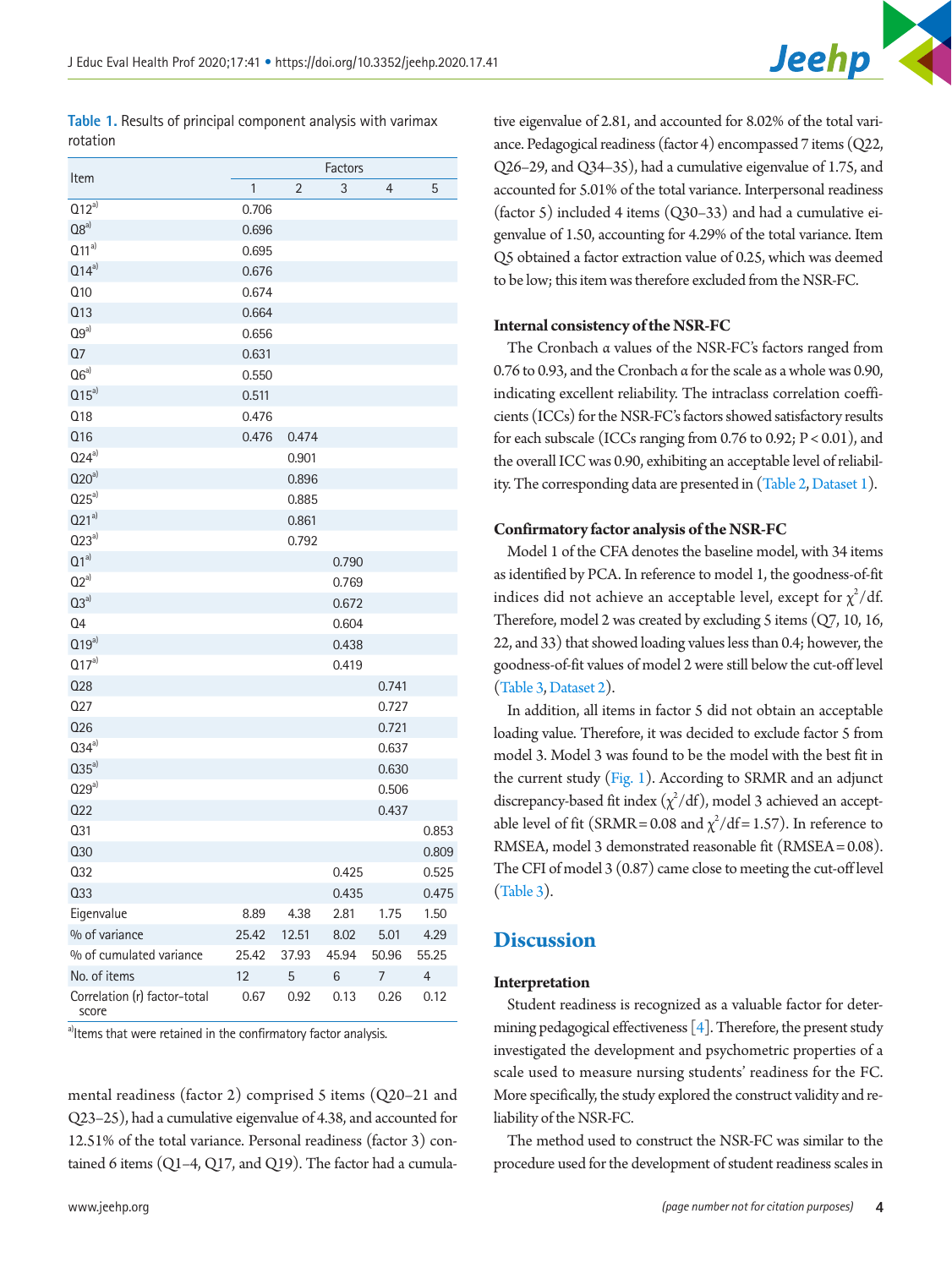| Factor no.     | Factor name             | <b>Items</b> | Cronbach $\alpha$ | ICC       |
|----------------|-------------------------|--------------|-------------------|-----------|
|                | Technological readiness | 12           | 0.88              | $0.87***$ |
| $\overline{2}$ | Environmental readiness | 5            | 0.93              | $0.92***$ |
| 3              | Personal readiness      | 6            | 0.76              | $0.76***$ |
| $\overline{4}$ | Pedagogical readiness   |              | 0.81              | $0.81***$ |
| 5              | Interpersonal readiness | 4            | 0.78              | $0.77***$ |
| Overall        |                         | 34           | 0.9               | $0.90**$  |

#### **Table 2.** Results of internal consistency

ICC, intraclass correlation coefficient.

\*\* $P$  < 0.01.

<span id="page-4-0"></span>**Table 3.** Goodness-of-fit indices from confirmatory factor analysis to test the suitability of the Nursing Students' Readiness for Flipped Classroom

| Model          | Model description                                   | SRMR | CFı  | <b>RMSEA</b> | $\gamma^2$ /df |
|----------------|-----------------------------------------------------|------|------|--------------|----------------|
|                | Model with 34 items (after excluding item 5)        | 0.11 | 0.70 | 0.09         | 1.67           |
| $\overline{2}$ | Model with item which obtained loading value $>0.4$ | 0.10 | 0.77 | 0.09         | 1.68           |
|                | Model with 4 factors (after excluding factor 5)     | 0.08 | 0.87 | 0.08         | 1.57           |

SRMR, standardized root mean square residual; CFI, comparative fit index; RMSEA, root mean square error of approximation; df, degrees of freedom.

<span id="page-4-1"></span>

**Fig. 1.** Model 3 with factor loadings for the 20-item Nursing Students' Readiness for Flipped Classroom.

other disciplines, and included proposing constructs, item generation, analysis of the content, item reduction, and validation of the newly developed instrument  $[6,7]$ . PCA revealed a potential 5-factor structure for the NSR-FC. However, CFA was only able to confirm a 4-factor model as determined by an inspection of the fit indices. The 4 factors that best fit the data with respect to the NSR-FC included technological readiness, environmental readiness, personal readiness, and pedagogical readiness.

The 4 best-fitting factors of the NSR-FC were comparable with existing inventories used to measure students' readiness for blended learning in school-level education. Technological readiness is a common subset, identified as technology self-efficacy in many other studies  $\lceil 6,18 \rceil$  $\lceil 6,18 \rceil$  $\lceil 6,18 \rceil$ . Technological readiness denotes an individual's willingness to leverage novel technologies for carrying out tasks [\[19\]](#page-6-14). Items relating to environmental readiness in the NSR-FC were seen to load together with the technological factor in the E-Learning Readiness Scale [7]. Personal readiness was recognized as a factor in the NSR-FC. Since FC is a student-centred pedagogical approach, students play a significant role in teaching-learning activities. Therefore, it is necessary to estimate students' individual willingness to engage in the FC. Personal readiness was identified as "learner control," with some variation, in the Online Learning Readiness Scale [6]. Pedagogical readiness in the NSR-FC describes students' willingness to embrace learning content through FC pedagogy. A few items in the pedagogical readiness factor were correlated with the subscale of "online communication self-efficacy" in the Online Learning Readiness Scale [6] and the "content factor" in the E-Learning Readiness Scale [7].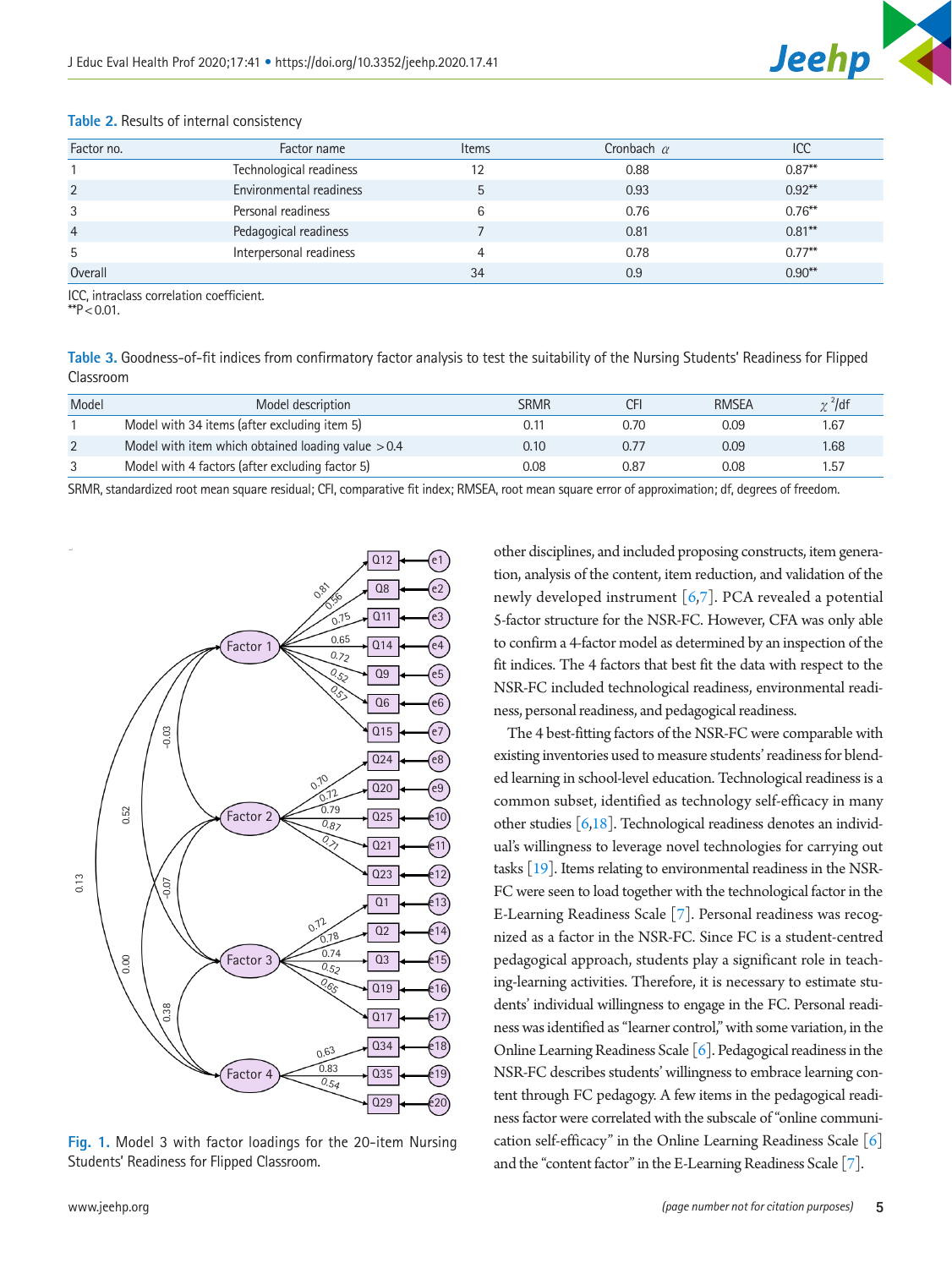

In the reliability assessment, the NSR-FC demonstrated acceptable internal consistency. All 4 factors of the NSR-FC generated Cronbach α and ICC values greater than 0.7, confirming internal consistency within the domains and the ability of the NSR-FC to generate reproducible results. Therefore, the 4-factor model of NSR-FC is a valid and reliable tool that can be used to measure students' readiness.

#### **Limitation/generalizability**

This instrument can be used by nursing educators and curriculum planners to evaluate the effectiveness of FC pedagogy. However, the results of factor analysis may have been sample-specific, and the generalizability of these results is subject to the similarity of respondents to the sample. Since the study was conducted in Sri Lanka, the NSR-FC could be used to assess nursing students' readiness for the FC in the context of South Asia. Moreover, the CFI value of the NSR-FC did not meet the acceptable level. This may have been due to the limited sample size and is acknowledged as a limitation of the study. Thus, future research is encouraged to perform CFA of the NSR-FC with a larger sample size. Lastly, the study was conducted through a self-reported questionnaire survey, which may have resulted in reporting biases such as social desirability bias [[20](#page-6-15)]. Qualitative research will likely be instructive in terms of enabling a deeper understanding of the phenomena underlying nursing students' readiness for the FC.

#### **Conclusion**

These findings indicate that the NSR-FC is an acceptable instrument for measuring nursing students' readiness for the FC in reference to its construct validity and reliability within the Sri Lankan nursing education context. The 4 readiness subscales were found to be technological readiness, environmental readiness, personal readiness, and pedagogical readiness. This finding may provide a good platform and frame of reference for nursing curriculum researchers and educational designers regarding the necessity of assessing students' readiness for gaining actual educational achievements through the FC.

## **ORCID**

Punithalingam Youhasan: [https://orcid.org/0000-0002-3435-](http://orcid.org/0000-0002-3435-7839) [783](http://orcid.org/0000-0002-3435-7839)9; Yan Chen: [https://orcid.org/0000-0002-1665-929](http://orcid.org/0000-0002-1665-9294)4; Mataroria Lyndon: [https://orcid.org/0000-0002-5621-483](http://orcid.org/0000-0002-5621-4839)9; Marcus A. Henning: [https://orcid.org/0000-0002-1135-3464](http://orcid.org/0000-0002-1135-3464)

## **Authors' contributions**

Conceptualization: PY, YC, ML, MAH. Data curation: PY. Formal analysis: PY, MAH. Funding acquisition: not applicable. Methodology: PY, YC, ML, MAH. Project administration: PY. Visualization: not Applicable. Writing–original draft: PY. Writing– review & editing: PY, YC, ML, MAH.

## **Conflict of interest**

No potential conflict of interest relevant to this article was reported.

## **Funding**

None.

## <span id="page-5-4"></span>**Data availability**

Data files are available from Harvard Dataverse: [https://doi.org/](https://doi.org/10.7910/DVN/IKRPCP) [10.7910/DVN/IKRPCP](https://doi.org/10.7910/DVN/IKRPCP)

Dataset 1. Two-hundred sixty-five students' responses to the measurement scale of nursing students' readiness for the flipped classroom for exploratory factor analysis and reliability testing.

Dataset 2. Ninety students' responses to the measurement scale of nursing students' readiness for the flipped classroom for confirmatory factor analysis.

## **Acknowledgments**

None.

## <span id="page-5-3"></span>**Supplementary materials**

Data files are available from Harvard Dataverse: [https://doi.org/](https://doi.org/10.7910/DVN/IKRPCP) [10.7910/DVN/IKRPCP](https://doi.org/10.7910/DVN/IKRPCP)

<span id="page-5-0"></span>Supplement 1. Results of the content validation of the measurement scale of nursing students' readiness for the flipped classroom.

<span id="page-5-1"></span>Supplement 2. Audio recording of the abstract.

## <span id="page-5-2"></span>**References**

1. Oh J, Kim SJ, Kim S, [Vasuki R. Evaluation of the effects of](https://doi.org/10.3928/01484834-20170712-06)  flipped learning of a nursing informatics course. J Nurs Educ [2017;56:477-483. https://doi.org/10.3928/01484834-20170](https://doi.org/10.3928/01484834-20170712-06) [712-06](https://doi.org/10.3928/01484834-20170712-06)